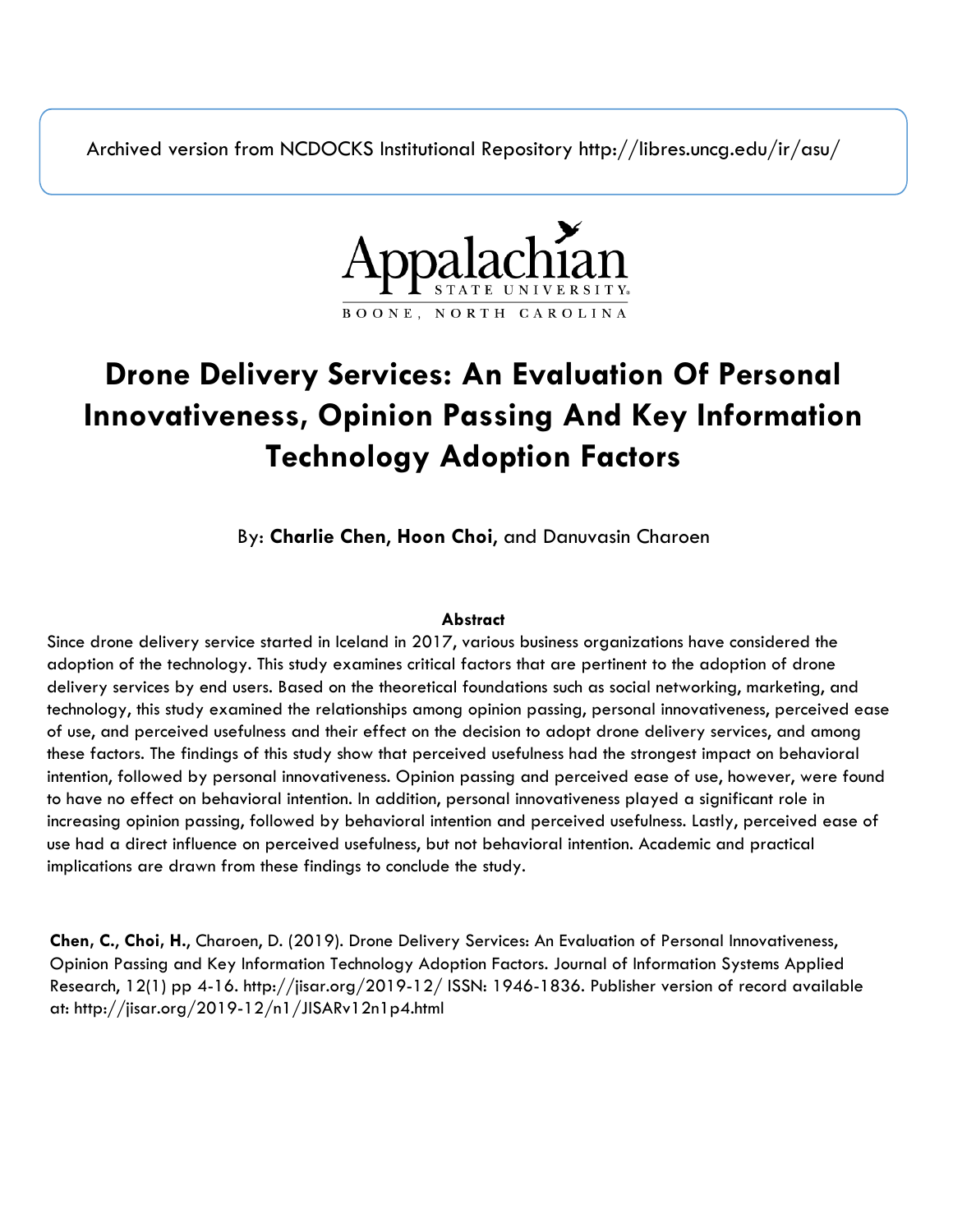# Drone Delivery Services: An Evaluation of Personal Innovativeness, Opinion Passing and Key Information Technology Adoption Factors

Charlie Chen chench@appstate.edu

Hoon S. Choi choihs@appstate.edu

# Computer Information Systems and Supply Chain Management Appalachian State University Boone, NC, United States

Danuvasin Charoen danuvasin@nida.ac.th

NIDA Business School National Institute of Development Administration Bangkok, Thailand

# **Abstract**

The commercialization of drone delivery service is facing regulatory, technical and customer issues in the United States. This study examines key factors encouraging the adoption of drone delivery services by customers. Key factors were adopted from three major theories: social network theory, utility marketing theory and information technology adoption theory. This study surveyed 157 college students and their related family members and used the collected data to analyze the relationships among five key factors: opinion passing, personal innovativeness, perceived ease of use, and perceived usefulness, and the intention to adopt drone delivery services. Perceived usefulness shows the strongest impact on the intention to adopt drone delivery services, followed by personal innovativeness. In contrast, opinion passing, and perceived ease of use have no effect on the intention. Academic and practical implications were provided based on the findings. Future research directions and limitations were also discussed to conclude the study.

**Keywords:** Drone, personal innovativeness, opinion passing, perceived ease of use, perceived usefulness, behavioral intention

# **1. INTRODUCTION**

A growing number of industries, including retail, food, and healthcare, are embracing drone delivery services because they can potentially streamline their supply chain operations. For

instance, the healthcare industry is experimenting with using drones to deliver medical supplies to medically-underserved populations in rural areas, as well as to deliver prescriptions to the front door of patients' houses in urban areas in order to reduce long wait times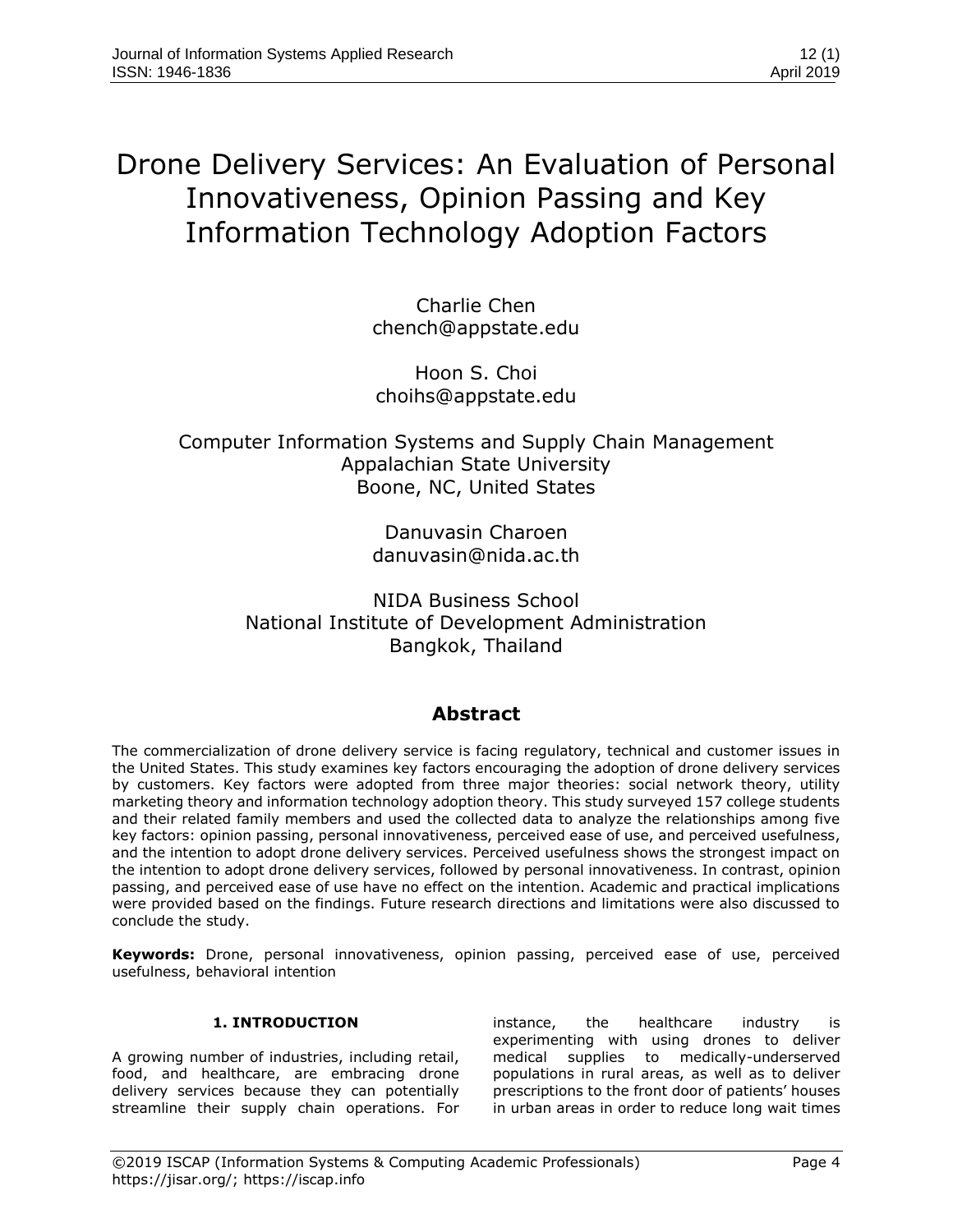[\(Lin, Shah, Mauntel, & Shah, 2018\)](#page-11-0). With supply chain disruption due to natural disasters, nongovernment organizations (NGOs) have mobilized drones to deliver emergency commodities to disaster-affected regions and to minimize the distribution costs of disaster-relief operations [\(Chowdhury, Emelogu, Marufuzzaman, Nurre, &](#page-10-0)  [Bian, 2017\)](#page-10-0). In the private sector, the first delivery service started by Flytrex in Reykjavik, Iceland in 2017 [\(Gilchrist, 2017\)](#page-10-1). In Shanghai, China, ele.me, one of the major online food delivery platforms in China, began a drone delivery service in 2018, delivering take-out meals across the city [\(Whittaker, 2018\)](#page-12-0). In the U.S., major advocates of drone delivery services, such as Amazon, UPS, and Domino's, are continuously experimenting and fine-tuning the technology. According to the Wall Street Journal, U.S. federal regulators and industry officials expect to start drone delivery service for limited packages in 2018 [\(Pasztor, 2018\)](#page-12-1). Given these changes in the market, the adoption and diffusion of the technology must be just around the corner although the current drone delivery services are mostly justified for public use. Therefore, it is important to understand the relevant factors to adoption of technology in the perspective of its potential users. This study adopts a customerdriven approach in order to understand the key factors that can motivate users to adopt drone delivery services.

The customer-driven approach considers the adoption of drone delivery services from the perspective of the end user. Customers are more likely to be attracted and loyal to a product or service when it responds to their needs [\(Luigi,](#page-11-1)  [Oana, Mihai, & Simona, 2011\)](#page-11-1). A simple way to understand the adoption cycle of new technology is to break it into three stages: awareness, consideration, and adoption. Since many customers are still not aware of the usefulness of drone delivery services, it is important to generate and disseminate lead sources (e.g. customer success stories, product comparisons, etc.) to potential users in order to trigger them into stepping into the process [\(Koshner, 1997\)](#page-11-2). Marketing theory has shown that the word-ofmonth (WOM) marketing strategy is particularly useful at the early product introduction stage because it can help a company identify target customers and offer incentives to increase their interest in adopting the new technology [\(Kulviwat, Bruner Ii, Kumar, Nasco, & Clark,](#page-11-3)  [2007\)](#page-11-3). The interpersonal behavioral approach sometimes can be more effective than the technology acceptance approach in terms of predicting the behavioral use of new technology [\(Huang, 2017\)](#page-11-4). With the growing number of customers consuming product information via social media, WOM is becoming even more important than ever due to its network effect, and because of its salient influence, this study considers opinion passing, one key WOM element, as a critical factor in the acceptance of drone delivery services at the early stage.

Personal innovativeness is an important individual trait that has marketing implications in terms of information technology adoption. The inclusion of personal innovativeness can help one understand how to accelerate the technology diffusion process during the inception of a new technology [\(Ritu & Jayesh, 1998\)](#page-12-2). With limited resources, it is more effective to accelerate the technology diffusion process by identifying individuals with high personal innovativeness as key change agents and opinion leaders [\(Rogers,](#page-12-3)  [1983\)](#page-12-3). For companies interested in offering drone delivery services with limited resources, they will need to first and foremost learn to identify individuals with high personal innovativeness traits and rely on them to convince the majority of users to adopt this innovative service.

Perceived ease of use (PEOU) and perceived usefulness (PU) are two central constructs of the technology acceptance model (TAM), as they mediate the relationship between external variables (e.g. subjective norm, perceived risks, job relevance) and the behavioral intention to use new technology [\(Fred D. Davis, Richard P.](#page-10-2)  [Bagozzi, & Paul R. Warshaw, 1989\)](#page-10-2). PEOU is a user's subjective belief about the degree of ease of using a particular technology, and PU is a user's subjective belief about the ability of using particular technology to enhance his/her job performance. While these two central factors are distinct from each other and have a direct effect on behavioral intention [\(Kulviwat et al., 2007\)](#page-11-3), PEOU as a primary belief factor has a direct effect on the secondary belief factor of PU [\(Abdullah,](#page-9-0)  [Ward, & Ahmed, 2016\)](#page-9-0).

Using survey data collected from college students, this study integrates social network, marketing, and technology acceptance theories, and explores the potential influence of the key factors of each theory as regards the behavioral intention to adopt drone delivery services. In addition, the study assesses the relative influence of each factor on the intention of users to adopt this innovative service. With improved understanding, the study can provide insights into how to maximize the use of limited resources in order to promote the diffusion of drone delivery services into the pubic.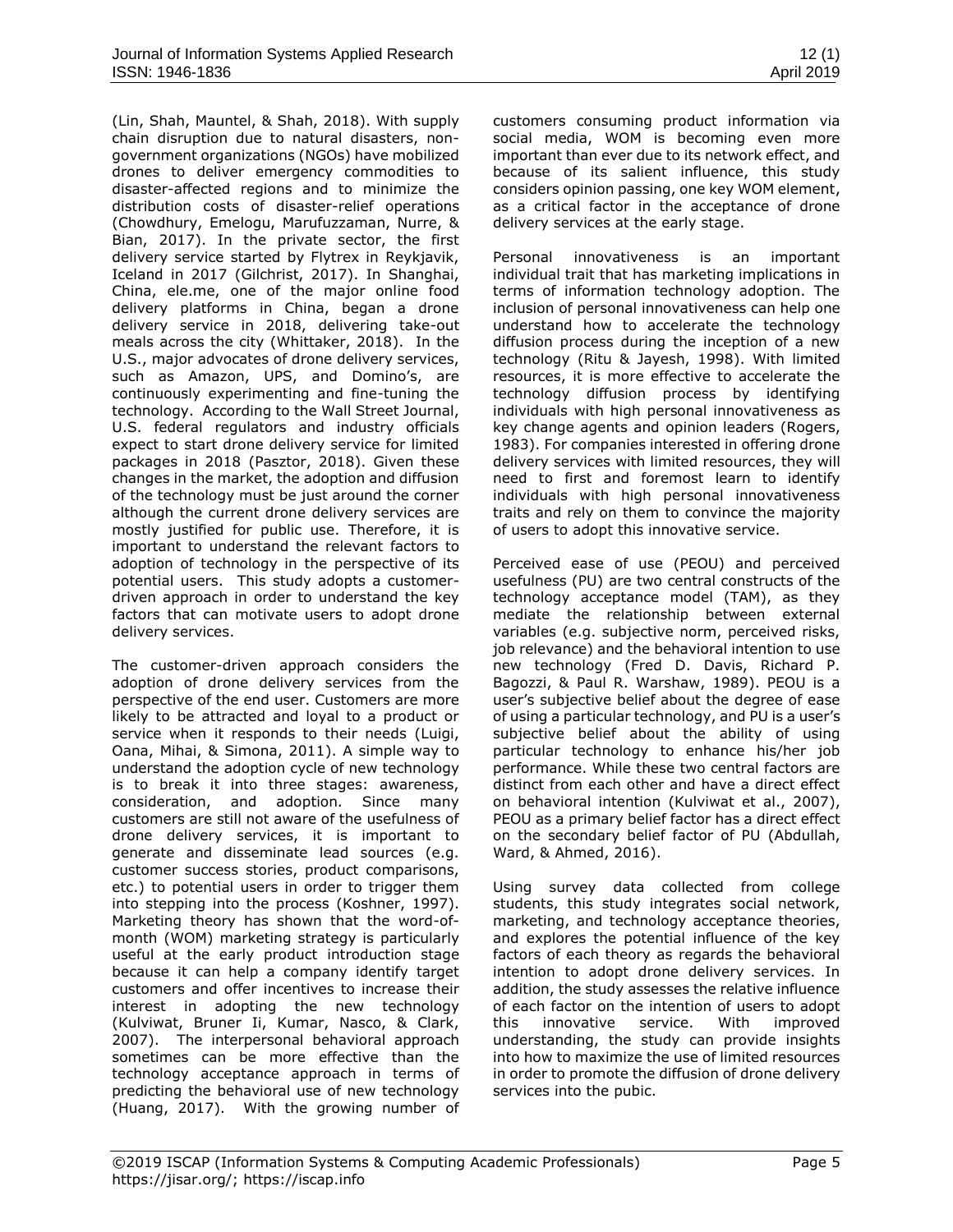The remainder of this paper is organized as follows. The literature related to behavioral intention to use drone delivery services and its marketing, technology adoption, and personal innovativeness antecedents will be examined, followed by a research model and hypotheses based on the theoretical foundations. The research methodology is discussed with respect to the research design, data collection, and analysis method. Data analysis results is reported, suggesting the theoretical and practical implications drawn from the results. Finally, research directions and limitations are presented to conclude the study.

## **2. CONCEPTUAL FORMATION**

Social network theory asserts that social relationships are a network structure that emerges from the interactions of social actors. As such, the social actors within the same network often affect each other in the decision-making process, including new technology adoption [\(Vannoy & Palvia, 2010\)](#page-12-4). Social or peer influence can effectively encourage members of an online community for example to engage in a series of co-innovation activities [\(Wang, Hsiao, Yang, &](#page-12-5)  [Hajli, 2016\)](#page-12-5).

In terms of drone delivery services, during the early adoption phase, most users are not aware of the existence of these services. The proliferation of social network services (SNS), such as Snapchat, Twitter, Instagram, and Facebook, provides a platform for users to connect with those innovative users that are knowledgeable about a wide variety of drone delivery services. A durable social network can be constructed with the emphasis of increasing the awareness of more innovative users about drone delivery services. These users will then expand their personal networks and help more innovative network participants with otherwise unattainable resources, such as access to information about drone delivery services and their potential benefits. A growing number of studies have tried to construct an "interaction network" or "conversation map" with Twitter and other social media in order to identify and profile the main constituencies (e.g. influencers) discussing a specific topic or a specific product or service [\(Kwak & Kim, 2017\)](#page-11-5). One of such main constituencies could be users with personal innovativeness traits.

#### **The Effect of Personal Innovativeness Traits on Increasing Passing Opinions about Drone Delivery Services**

One prevalent social networking phenomenon is the growing use of Electronic word-of-mouth (eWOM) to disseminate product and service information. eWOM in SNS is often conceptualized into three elements: opinion seeking, opinion giving, and opinion passing [\(Chu & Kim, 2011a\)](#page-10-3). The first two elements are common to online and offline WOM activities. However, the third element is unique in eWOM as social actors need to be willing to share content with others after identifying and generating useful content. Social influence is particularly effective at boosting network externalities for communities consisting of numerous small sub-networks [\(Kwak & Kim,](#page-11-5)  [2017\)](#page-11-5). Innovative users are more likely to pass personal opinions to other social actors as a social influence method and to increase network externality.

Drone delivery services are currently favored by scattered, small groups of communities. It is important for their providers to focus on using opinion passing as a social influence method in order to increase network size and externalities. A larger installed base can become an incentive for more innovative users to join the network and to learn more about drone delivery services [\(Henkel & Block, 2013\)](#page-10-4). For instance, many companies have attempted to explicitly incentivize opinion-passing activities by rewarding customers that can help cross-sell and up-sell products [\(Godinho de Matos, Ferreira, &](#page-10-5)  [Krackhardt, 2014\)](#page-10-5). AT&T for example offers the Buy One, Get One for customers interested in buying an iPhone X if they add a new line in addition to upgrading their current phone line. This example shows that it is important to identify innovative users and to encourage them to pass opinions and to motivate others in SNS to consider adopting drone delivery services. Thus, the following hypothesis is proposed:

*H1: Personal innovativeness has a positive effect on opinion passing concerning the adoption of drone delivery services.* 

#### **The Positive Effect of Personal Innovativeness on the Perceived Usefulness of the Adoption of Drone Delivery Services**

Users with high personal innovativeness traits are more willing to try out new products or services [\(Lu, 2014\)](#page-11-6). When these novelty seekers have positive experiences with new technology, they tend to have more positive perceptions of its usefulness [\(Ritu & Jayesh, 1998\)](#page-12-2). Personal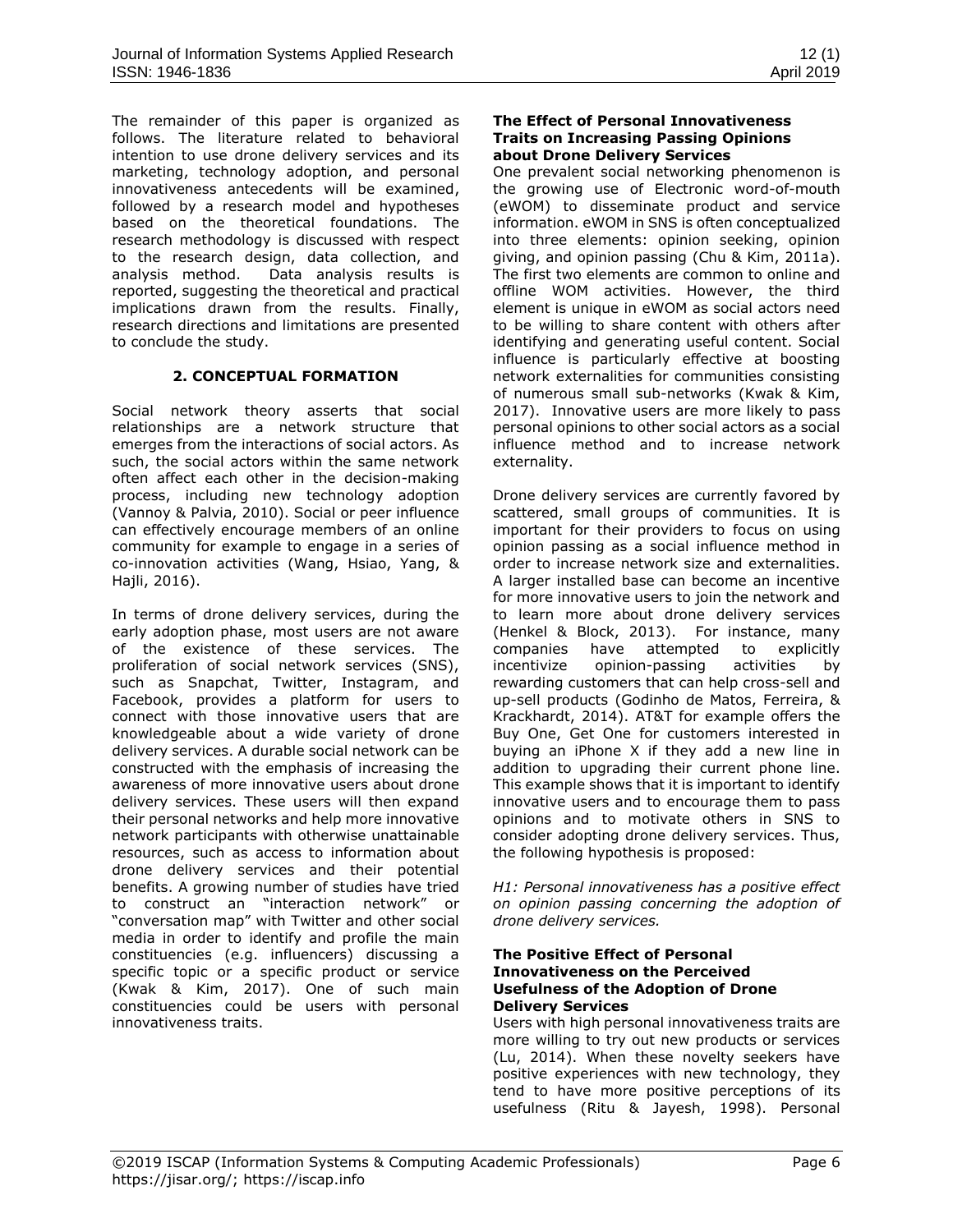innovativeness is an effective predictor of the adoption of information technology, such as virtual reality simulation [\(Mary, Carol, & Vivek,](#page-11-7)  [2012\)](#page-11-7) and mobile commerce ([Daştan & Gürler,](#page-10-6)  [2016\)](#page-10-6), and such a correlation is also likely to be present for the adoption of drone delivery services. As novelty seekers try out drone delivery services, they would become enthusiastic at communicating their usefulness to others. As such, users with a high degree of innovativeness are more likely to participate in co-creation activities, often perceived as useful. Thus, the following is proposed:

*H2: Personal innovativeness has a positive effect on the perceived usefulness of drone delivery services.* 

#### **The Effect of Opinion Passing on Increasing the Intention of Users to Adopt Drone Delivery Services**

Social influence is a strong predictor of the intention to use, rather than performance expectations regarding new technology [\(Jennings, Arlikatti, & Andrew\)](#page-11-8). Opinion passing by innovative users is an important social influence activity because it can influence less innovative users to adopt new products/services. For instance, farmers often trust the opinion of other farmers whom they consider successful and innovative in their farming operations even though they have different professional and personal characteristics [\(Genius, Koundouri,](#page-10-7)  [Nauges, & Tzouvelekas, 2014\)](#page-10-7).

Opinion passing can have impact on the intention of users to adopt different products or services. In hospital environments, for example, the attitude of senior medical doctors can affect the intention of young medical doctors to use clinical informatics systems [\(Abyaomi, Evans, & Ocholla,](#page-9-1)  [2017\)](#page-9-1). In higher education institutions, the opinions among students can increase their intention to adopt information, communication, and technology (ICT) tools [\(Rosaline & Wesley,](#page-12-6)  [2017\)](#page-12-6). In face of the option of using advanced driver assistance systems (ADAS) to reduce the number of crashes, and enhance driver comfort, positive opinions among one's peers can also exert a significant influence on the adoption decision of drivers [\(Rahman, Lesch, Horrey, &](#page-12-7)  [Strawderman, 2017\)](#page-12-7). Drone delivery services offer enticing reasons (e.g. cheaper and faster shipping at anytime and anywhere) for users to adopt them, and an increasing number of users are recognizing the positive reasons for doing so. The positive opinions of these users can potentially increase the intention of others to

adopt these services; thus the following is proposed:

*H3: Opinion passing has a positive effect on increasing the intention of users to adopt drone delivery services.*

# **The Positive Effect of Personal**

#### **Innovativeness on the Intention of Users to Adopt Drone Delivery Services**

Personal innovativeness has a positive influence on utilitarian and hedonic values [\(Hong, Hsieh, &](#page-11-9)  [Lin\)](#page-11-9), and utilitarian values include perceived usefulness and expected performance, while hedonic values concern the fun and playfulness perceptions of users [\(Lu, 2014\)](#page-11-6). Along with the increase in the utilitarian and hedonic values of technology comes the increased intention of users to adopt this technology. The causal effect of personal innovativeness on the increase of adoption intention can be found in many information technologies, such as mobile hotel booking systems [\(Ozturk, Nusair, Okumus, &](#page-11-10)  [Hua, 2016\)](#page-11-10) and smart watches [\(Hong, Hsieh, &](#page-11-11)  [Lin, 2017\)](#page-11-11). It is plausible that drone delivery services could also be susceptible to the positive influence of personal innovativeness. Thus, the following is proposed:

*H4: Personal innovativeness can increase the intention of users to adopt drone delivery services.* 

#### **The Positive Effect of Perceived Usefulness on the Intention of Users to Adopt Drone Delivery Services**

Perceived usefulness is an important determinant of beginning and continuation of emerging technology, such as mobile commerce applications ([Daştan & Gürler, 2016](#page-10-6); [Eun-Yong,](#page-10-8)  [Soo-Bum, & Yu Jung Jennifer, 2017\)](#page-10-8), food delivery applications [\(Eun-Yong et al., 2017\)](#page-10-8), and mobile tourism applications [\(Chen & Tsai, 2017\)](#page-9-2). Drones are useful at reducing delivery times and human labor, as well as possible to deliver customers a wide variety of products, such as small parcels, medications, pizza, etc. When users perceive the benefits of using drones to deliver items to them, they are more likely to adopt these services. Thus, the following is proposed:

*H5: Perceived usefulness can increase the intention of users to adopt drone delivery services.*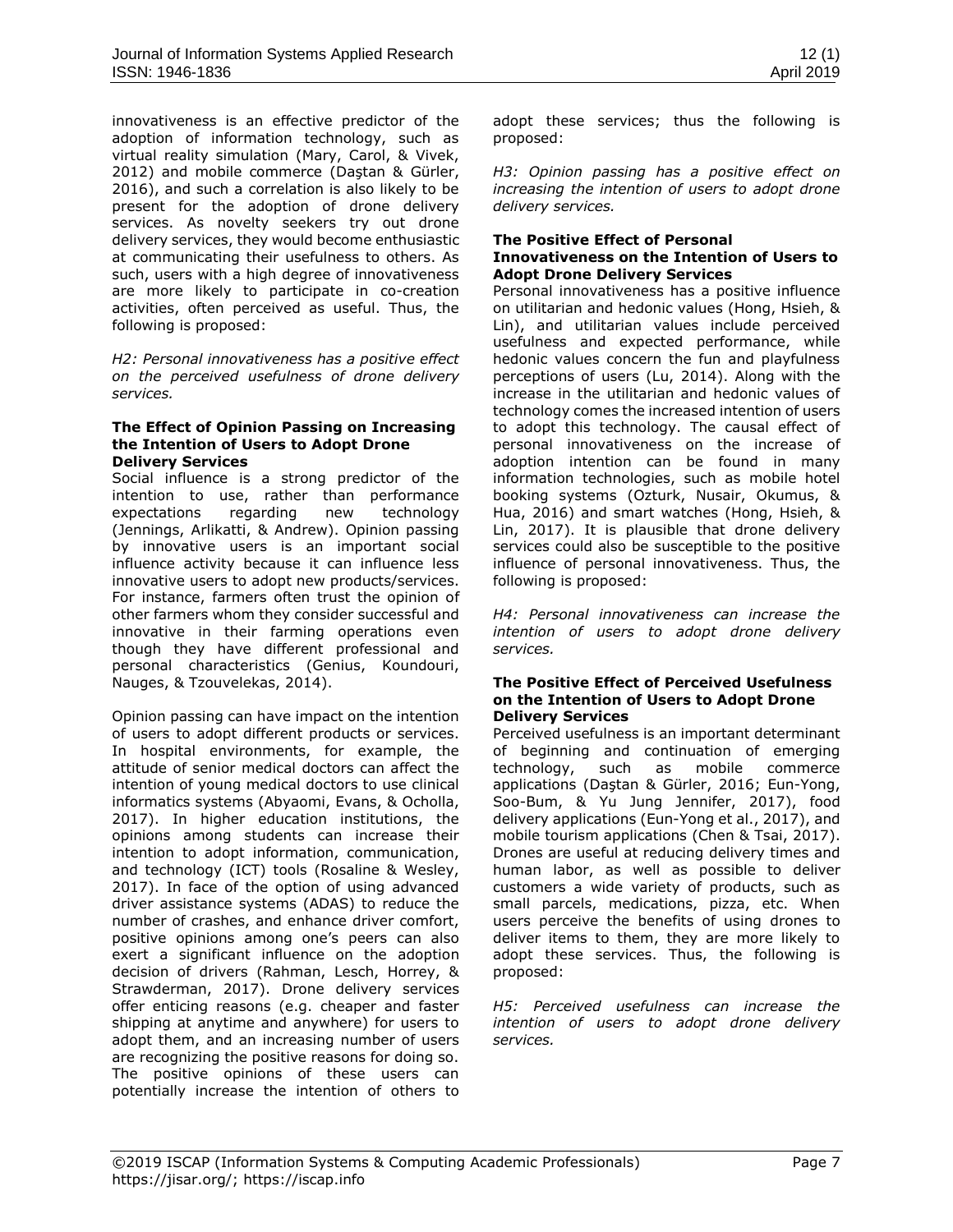#### **The Positive Effect of Perceived Ease of Use on the Intention of Users to Adopt Drone Delivery Services**

Perceived ease of use (PEOU) is a person's belief about using a particular system without spending too much effort [\(Fred D. Davis et al., 1989\)](#page-10-2). PEOU is a strong predictor of the intention to use rather than performance expectations regarding new technology [\(Jennings et al.\)](#page-11-8). PEOU has a positive effect on the intention of users to adopt different technologies, such as virtual reality learning [\(Hsiu-Mei & Shu-Sheng, 2018\)](#page-11-12), cloud computing [\(Shana & Abulibdeh, 2017\)](#page-12-8), educational video games [\(Sánchez-Mena, Martí-](#page-12-9)[Parreño, & Aldás-Manzano, 2017\)](#page-12-9), and electronic health records [\(Tubaishat, 2017\)](#page-12-10). Flying a drone to deliver goods to customers requires a team of drone experts and GPS technology; however, receiving drone delivery services is free of effort, as users only need to know where to pick up their delivered items after a drone drops off them. Because of the perceived ease of use, users are more likely to adopt drone delivery services; thus the following is proposed:

*H6: Perceived ease of use can increase the intention of users to adopt drone delivery services.* 

#### **The Positive Effect of Perceived Ease of Use on the Perceived Usefulness of Drone Delivery Services**

Although both perceived ease of use and perceived usefulness are usability factors [\(Ifinedo, Pyke, & Anwar, 2018\)](#page-11-13), they are distinct from each other and the former factor has a positive influence on the latter factor [\(Fred D.](#page-10-2)  [Davis et al., 1989\)](#page-10-2). By increasing the PEOU of the adopted system, users are more likely to perform better and contribute their improved performance to the increased PEOU. In order to enjoy the benefits of using drone delivery services, users will need to know how to place an order online. For instance, they turn on the location service for the drone delivery application, receive an alert for product delivery information, and use GPS to identify the delivery location. Simplifying these tasks can directly increase the users' PEOU, thereby improving their PU for the drone delivery service. Thus, the following is proposed:

*H7: Perceived ease of use has a positive influence on the perceived usefulness of drone delivery services.* 

The above discussion leads to the development of the present research model (Figure 1).

**Figure 1.** Theoretical Model for the Adoption of Drone Delivery Services



# **3. RESEARCH METHODOLOGY**

# **Survey**

In order to test the hypotheses proposed, an online survey was conducted to collect data. Participants of the survey watched a drone delivery video to have a clear understanding on the service before answering questions. They answered the questions based on the assumption that a drone delivery service will be introduced soon. Total 182 undergraduate students participated in the survey. They were taking a required business course, *Information Technology in the Organization*, in a public university in the USA. Those students voluntarily participated in the study in order to receive 0.5% of their final grade as extra credit. We used a total 157 responses for analysis, excluding 25 invalid, incomplete responses. Table 1 below illustrates the profile of the respondents.

| Category | Group     | <b>Frequency</b> | <b>Portion</b> |
|----------|-----------|------------------|----------------|
| Gender   | Males     | 91               | 57.9           |
|          | Females   | 66               | 42.1           |
| Age      | 18-22     | 97               | 61.8           |
|          | $23 - 30$ | 29               | 18.4           |
|          | $31 - 50$ | 16               | 10.2           |
|          | over 50   | 15               | 9.6            |

**Table 1.** Profile of Respondents

**Reliability and Validity of Survey Instrument** Existing items were employed to measure the major constructs of this study (Appendix 1). The questions for the constructs were placed on a 5 point Likert scale, ranging from 1 "strongly disagree" to 5 "strongly agree." Table 2 presents the constructs and their sources, including their loadings. We discarded items with loadings lower than 0.7 in order to ensure their indicator reliability [\(Chin,](#page-10-9) 2010).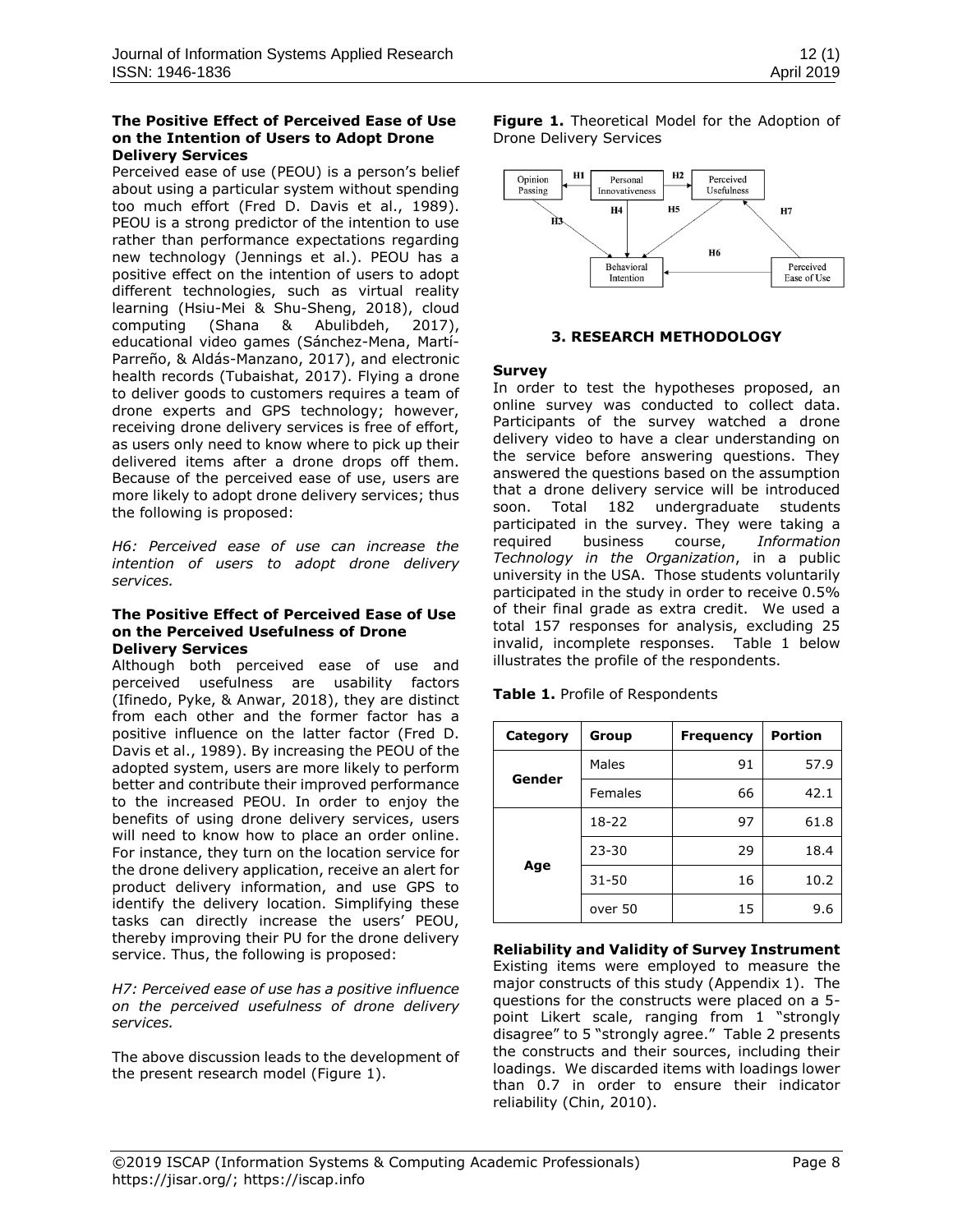Additional tests were performed to ensure the validity and reliability of the constructs. Cronbach's α coefficients for the measurement were higher than the acceptable cut-off value of 0.7 [\(Chin, 2010;](#page-10-9) [Hair, Sarstedt, Pieper, & Ringle,](#page-10-10)  [2012\)](#page-10-10), suggesting internal consistency reliability. Convergent validity was examined with composite reliability and average variance extracted (AVE) and all of the values for composite reliability exceeded the recommended threshold of 0.7 [\(Fornell & Larcker, 1981\)](#page-10-11), with the smallest AVE being 0.547, which is larger than the cut-off of 0.5 [\(Fornell & Larcker, 1981;](#page-10-11) [Hulland, 1999\)](#page-11-14). In addition, the square root of the construct's AVE was greater than the correlations with other constructs, ensuring discriminant validity of the measurement [\(Chin,](#page-10-9)  [2010\)](#page-10-9). Lastly, we checked the variance inflation factors (VIFs) of the constructs in order to determine the degree of multicollinearity. The VIFs ranged from 1.55 to 4.61, which was far below the recommended threshold of 10 [\(Chin,](#page-10-9)  [2010\)](#page-10-9), suggesting no significant multicollinearity in the model. Table 2 and Table 3 respectively summarize the model quality indicators and the correlations with square root of AVE on the diagonal discussed.

| Construct | CA    | CR.   | <b>AVE</b> | VIF   |
|-----------|-------|-------|------------|-------|
| OP        | 0.773 | 0.969 | 0.562      | 1.832 |
| PEOU      | 0.898 | 0.989 | 0.698      | 3.147 |
| PU        | 0.822 | 0.979 | 0.642      | 2.156 |
| PT        | 0.748 | 0.935 | 0.600      | 1.554 |
| ВI        | 0.924 | 0.992 | 0.645      | 4.161 |

**Table 2.** Quality Indicators

※ **CA:** Cronbach's α, **CR:** Composite Reliability, **AVE:** Average Variance Extracted, **VIF:** Variance Inflation Factor

**Table 3.** Correlations with Square Root of AVE on the Diagonal

| Construct | OP.   | PEOU  | PU    | PI    | BI    |
|-----------|-------|-------|-------|-------|-------|
| <b>OP</b> | 0.750 |       |       |       |       |
| PEOU      | 0.110 | 0.834 |       |       |       |
| PU        | 0.310 | 0.701 | 0.740 |       |       |
| PI        | 0.445 | 0.110 | 0.190 | 0.777 |       |
| BI        | 0.274 | 0.506 | 0.611 | 0.311 | 0.837 |

#### **Structural Model and Hypothesis Test**

Structural Equation Modeling (SEM) with Partial Least Squares (PLS) was employed to test the

proposed hypotheses. SEM is a reliable technique to test multiple causal relationships [\(Henseler,](#page-10-12)  [Ringle, & Sinkovics, 2009\)](#page-10-12), and is not sensitive to the issues about population, scale of measurement, and residual distribution [\(Chin,](#page-9-3)  [1998;](#page-9-3) [Fornell & Bookstein, 1982\)](#page-10-13). Table 4 and Figure 2 summarize the results of the hypothesis tests.

Personal Innovativeness (PI) explained 20.9% of the variance in Opinion Passing (OP)  $(R^2 =$ 0.209). PI had a positive influence on OP at the 99% confidence level ( $β = 0.458$ ; t = 5.33),<br>supporting Hypothesis 1. Hypothesis 2 was supporting Hypothesis 1. supported at the 95% level ( $β = 0.158$ ; t = 1.99), suggesting a positive impact of PI on Perceived Usefulness (PU). PI and Perceived Ease of Use (PEOU) explained 51.1% of the variance in PU ( $R^2$  $= 0.511$ ). Hypothesis 4 was supported at the 95% level, indicating a positive effect of PI on Behavioral Intention (BI) to use drone delivery. The effect of PU on BI was positive and statistically significant at the 99% level, supporting Hypothesis 5. OP, PI, PU, and PEOU together explained 35.7% of the variance in BI  $(R<sup>2</sup> = 0.357)$ . Finally, Hypothesis 7 was supported at the 99% level, suggesting a positive impact of PEOU on PU. Different from the prediction, however, was Hypothesis 3 and Hypothesis 6, which were found to be not statistically significant. This suggests that OP and PEOU does not have a relationship with BI. One potential reason that ease of use may not be a good measure of behavioral intention can depend on how drone delivery is implemented. For instance, if it is just a third option on the screen (e.g. 1-day shipping, ground or 2-hour drone), ease of use may never really have an impact on behavioral intention.

**Table 4.** Results of Hypothesis Testing

| Hypothesis                     | Coeff. | t-stat.   | Result               |
|--------------------------------|--------|-----------|----------------------|
| $H1: PI \rightarrow OP$        | 0.458  | $5.33**$  | Supported            |
| <b>H2:</b> $PI \rightarrow PU$ | 0.158  | 1.99*     | Supported            |
| <b>H3:</b> OP $\rightarrow$ BI | 0.038  | 0.42      | <b>Not Supported</b> |
| $H4: PI \rightarrow BI$        | 0.198  | $2.11*$   | Supported            |
| <b>H5:</b> $PU \rightarrow BI$ | 0.408  | $3.52**$  | Supported            |
| $HG: PEOU \rightarrow BI$      | 0.159  | 1.40      | <b>Not Supported</b> |
| $H7:$ PEOU $\rightarrow$ PU    | 0.697  | $13.06**$ | Supported            |

**※ Significance:** \*p < 0.05, \*\*p <0.01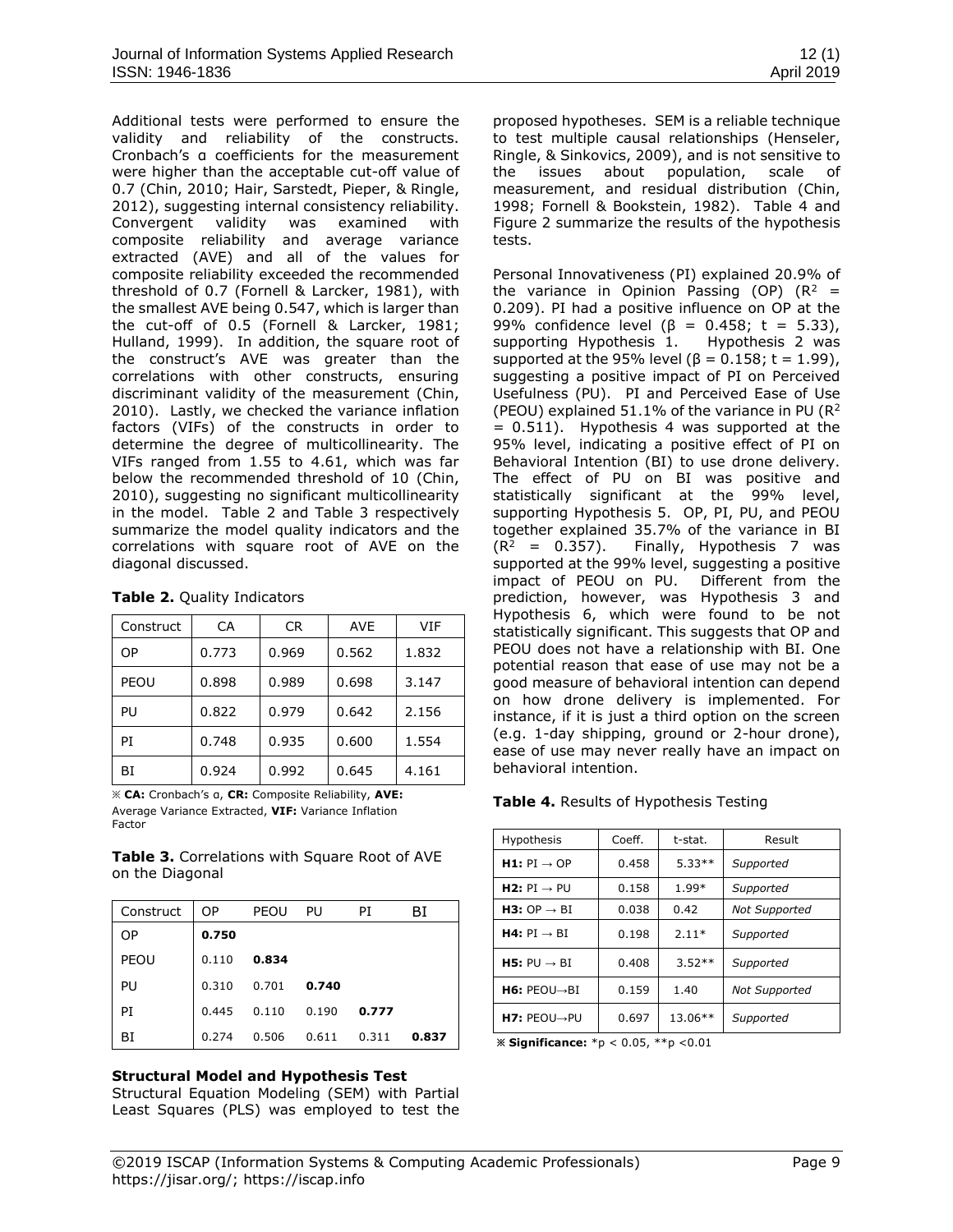**Figure 2.** Research Model with Results of Hypothesis Testing



**※ Significance:** \*p < 0.05, \*\*p <0.01

#### **4. DISCUSSION AND IMPLICATIONS**

This study examined how marketing, technology adoption, and personal innovativeness factors affect the users' intention to adopt drone delivery services. Five out of seven proposed hypotheses were supported. Support of Hypotheses 1, 2, and 4 indicate that personal innovativeness plays a central role in the adoption of drone delivery services by increasing opinion passing, perceived usefulness, and behavioral intention. This finding confirms previous study concerning the strong predictive power of personal innovativeness regarding adoption intention, particularly in the domain of information technology [\(Mary et al.,](#page-11-7)  [2012\)](#page-11-7).

In the survey, the subjects were asked to report the personal reasons why they would or would not like to use drone delivery services as soon as they become available from companies, such as Amazon, Domino's Pizza, and Netflix. Based on the responses, it was clear that some users had a high degree of personal innovativeness and these users were more likely to consider drone delivery services useful and to adopt them as soon as they become available. Innovative users expressed such opinions as the following:

*"I want to try it out and see if it is for me or not;" "It will be interesting to see the package delivered and much faster and more reliable that with other modes of transportation."*

*"It seems very futuristic," and "I think it would be cool."*

Thus, it is important to identify users with high personal innovativeness because this factor can promote technological opinion leadership and gadget lovers [\(Thakur, Angriawan, & Summey,](#page-12-11)  [2016\)](#page-12-11).

On the other hand, some participants showed reservations about embracing drone delivery services and would like to see more users adopt the service before considering adopting it. These users were considered less innovative and they made such comments as the following:

*"I would only use it if absolute dire need situations where a delivery must be done in a matter of a few hours as in emergency situation."*

*"I would likely not use them right at first, but after seeing how well they work out I may consider using them depending on price and things."* 

*"I just don't like the idea. Too many liability issues if the package doesn't get there or is damaged on delivery. I feel companies would be less likely to return my money to me even though it would be their fault."* 

These remarks affirm our finding about the importance of identifying users with personal innovativeness traits and encouraging them to become opinion leaders to help pass on opinions about the usefulness of drone delivery services to others.

Perceived usefulness had the largest impact on the user's intention to adopt drone delivery services based on our findings. This corroborates previous study where perceived usefulness had a direct positive effect on behavioral intention to adopt different technological services, such as mobile commerce [\(Kalinic & Marinkovic, 2016\)](#page-11-15) and mobile instant messaging [\(Yoon, Jeong, &](#page-12-12)  [Rolland, 2015\)](#page-12-12). The participants in this study considered drone delivery services to be useful mostly because of their fast delivery and convenience. The following comments confirm with our findings:

*"From a business perspective, if I needed something ASAP (machine down, etc.), drone service would be beneficial." "I would love 30min delivery!" "Faster delivery." "Get items quickly instead of having to wait or drive out to get them. Save Time!" "It could be useful for time sensitive delivery." "I would like to receive shipments sooner." "You can get what you need with a short wait time." "Convenient and fast delivery." "Seems fast and convenient."*

Perceived ease of use appeared not to be important to users without prior experience with using drone delivery services. When asked for their personal reasons why they would or would not adopt drone delivery services, most users emphasized usefulness, or expressed concerns about the services. The top positive reasons for the perceived usefulness included convenience, delivery speed, and the top negative reasons included security, noise, privacy, safety, price, and location. No users in our survey had comments directly related to the perceived ease of use for drone delivery services. Experience is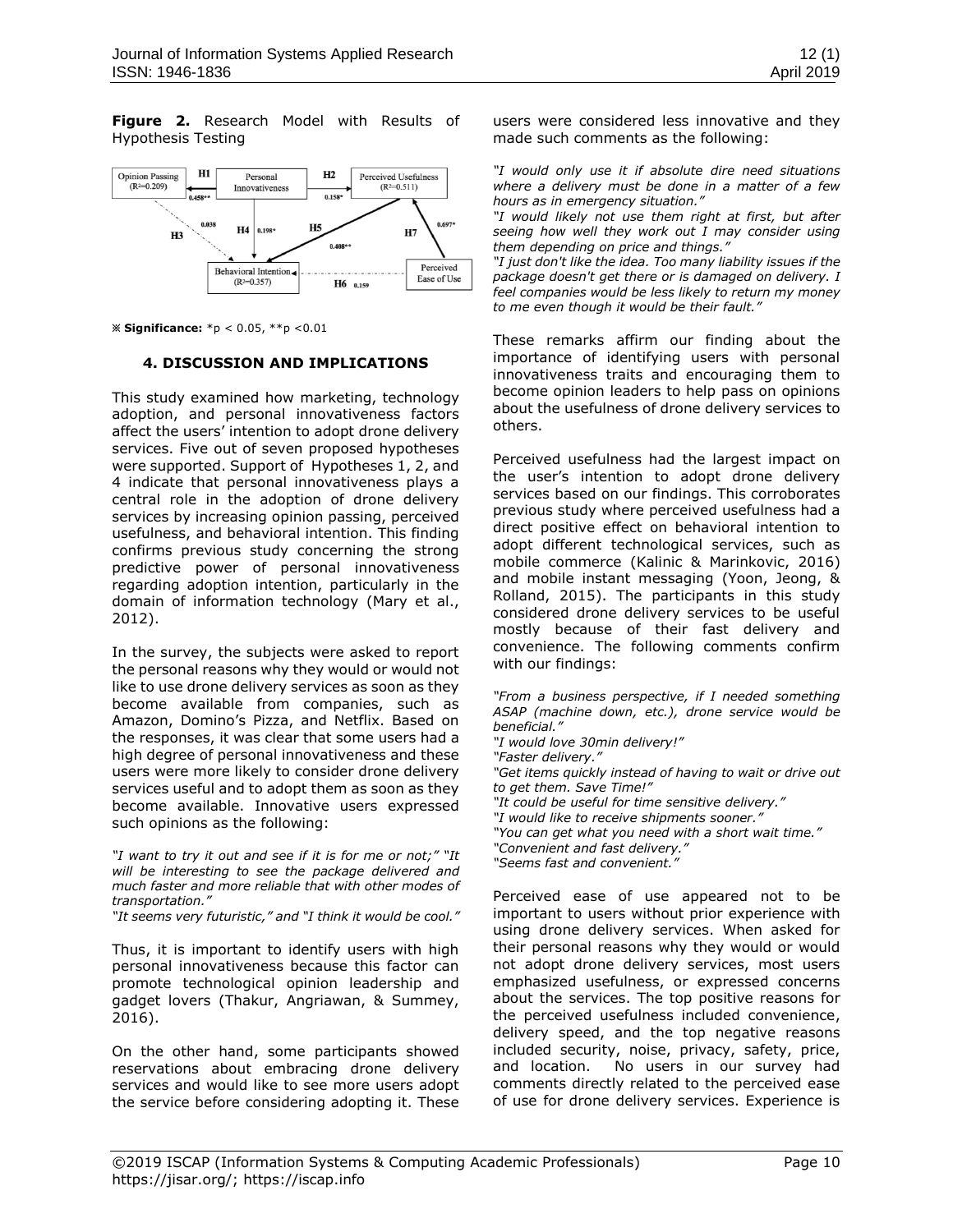one of the best predictors for the perceived ease of use of technology [\(Abdullah et al., 2016\)](#page-9-0). After experiencing various drone delivery services, users may be able to make a better judgment about the importance of perceived ease of use. However, the subjects in this study lacked prior experience and could not validate the assumption.

Although perceived ease of use might not have a direct effect on the user's intention to adopt drone delivery services, it had a significant influence on perceived usefulness. This indicates a strong mediation effect of perceived usefulness in the relationship between perceived ease of use and the adoption intention of drone delivery services. This finding corroborates previous study, where perceived ease of use was able to improve the perceived usefulness of food delivery apps [\(Eun-](#page-10-8)[Yong et al., 2017\)](#page-10-8). However, their joint effect shown in the adoption of other technologies was not present in the behavioral adoption of drone delivery services.

## **Theoretical Contributions**

One major theoretical contribution of this study is to construct an integrative research model and to empirically test the impacts of the marketing (opinion passing), personality traits (personal innovativeness), and technology adoption (perceived ease of use and perceived usefulness) factors on the intention to use drone delivery services. All of these factors together were found to explain approximately 35% of the variance in the decision to use these delivery services. This finding is theoretically valuable in the context of drone delivery services while it indicates that other factors that could better explain the remaining larger variance need to be further explored.

Another theoretical contribution is that prior work has mainly emphasized both perceived ease of use and perceived usefulness as two important antecedents of technology adoption. This study departs such prior work and suggests that perceived usefulness rather than perceived ease of use is a more important technology adoption factor with respect to its influence on the intention to adopt drone delivery services.

Moreover, this study found that personal innovativeness is a salient factor having a direct effect on perceived usefulness, opinion passing, and behavioral intention. This confirms the importance of identifying innovative users as opinion leaders for increasing the intention to use drone delivery services. Effective opinion leaders are the best marketing choice as they can not only increase the velocity of the technological diffusion process, but also the maximum cumulative number of adopters [\(Cho, Hwang, &](#page-10-14)  [Lee, 2012\)](#page-10-14). Users with the personal innovativeness trait not only have a strong intention to adopt these services, but also have the tendency to tell others about their usefulness. Recruiting effective innovative users as opinion leaders is one effective way to promote the adoption and diffusion of drone delivery service [\(Jingyuan & Salmon, 2018\)](#page-11-16) and to reduce the time to reach a critical mass in the domain [\(Cho](#page-10-14)  [et al., 2012\)](#page-10-14).

Contrary to general expectations about the importance of opinion passing as a marketing factor, and perceived ease of use as a technology adoption factor, the finding of this study suggests that they do not have a direct impact on the adoption of drone delivery services. At the early adoption stage of these services, it is imperative to improve the perceived usefulness of innovative users so that they can influence others, thereby increasing their intention to adopt the services.

## **Practical Contributions**

This study offers practical insights into promoting the adoption of drone delivery services by identifying innovative users and improving their perception concerning their usefulness. First, as our findings show, it is a valuable strategy for firms to identify and to encourage innovative users (individuals with the high personal innovativeness trait) in both online and offline social communities to pass their positive opinions to others concerning their drone delivery services. Digital opinion leaders' persuasive messages, for instance, are effective in changing the attitudes of followers and influencing them in their adoption and purchasing decisions [\(Huhn](#page-11-17)  [Nunes, Sabino de Freitas, & Leão Ramos, 2018\)](#page-11-17). These innovative users are not only early adopters but they also can help articulate the usefulness of drone delivery services to other users.

Most users in the study perceived the usefulness of drone delivery services as fast and convenient. Firms providing the services should explore methods to improve the user's perception of their usefulness as well as improving the perceived ease of use of the services.

Opinion passing is an important eWOM activity; however, its impact on the adoption of drone delivery services is not as salient as was expected. Firms may want to consider using traditional word-of-mouth methods (e.g. hosting events, information sessions) [\(Chu & Kim, 2011a\)](#page-10-3)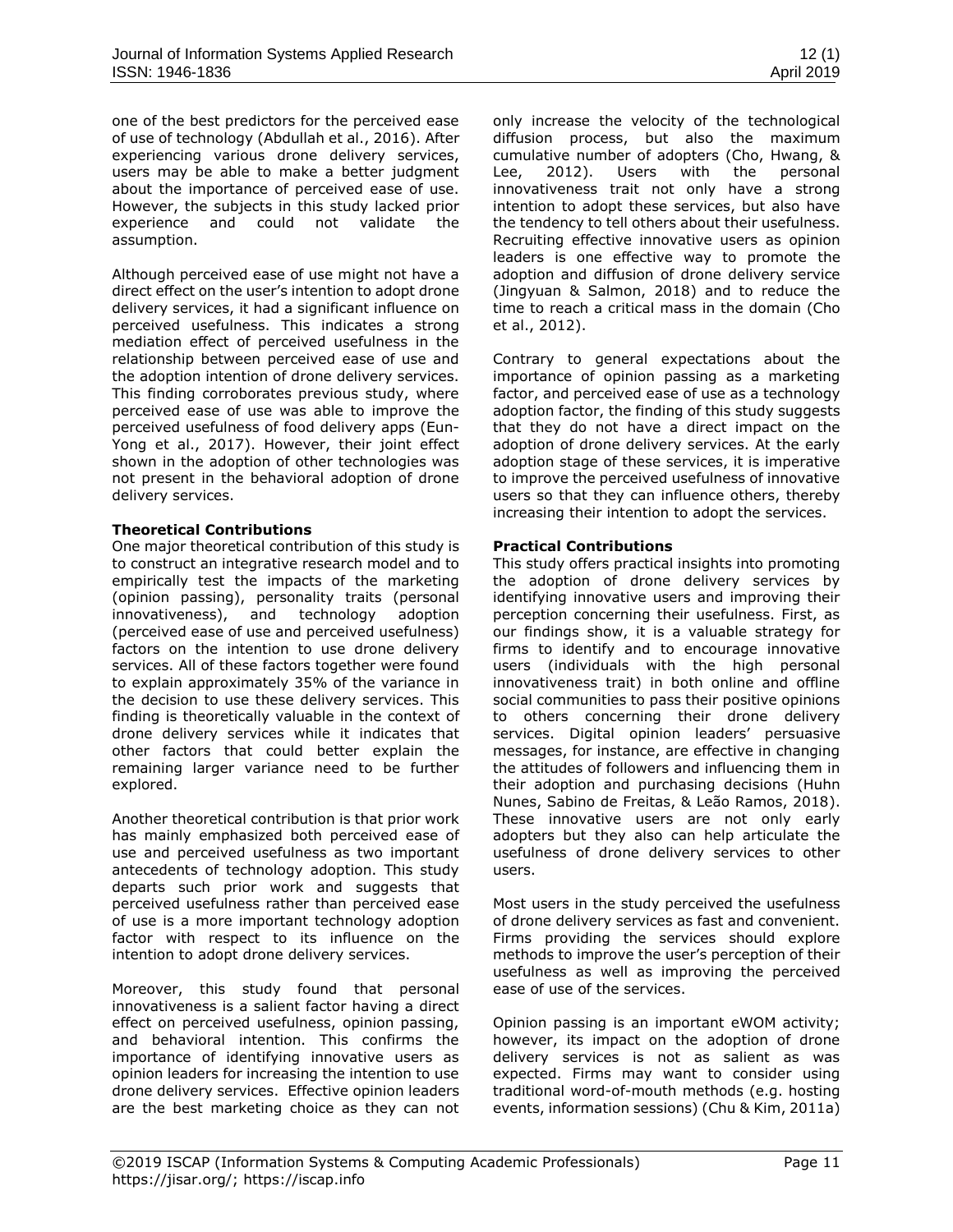to seek opinions and to provide feedback to prospective users of drone delivery services.

#### **Limitations and Future Work**

The findings of this study warrant careful interpretations because of certain limitations. First, the participants in the study were mostly students, even though they were encouraged to ask their family members to complete the same survey. Since the majority of the participants were students, the findings can be best generalizable to student users. Future research could recruit a larger sample size that represents different age and income groups. In this way, the findings could be more generalizable to the general population.

Second, all three factors (marketing, technology adoption, and personal innovativeness factors) examined in this paper could only explain 35.7 % of the variance in adoption intention of drone delivery services. Future research may want to explore other factors in the same areas or other relevant factors in other research areas. For instance, researchers can investigate whether traditional marketing methods and other technology adoption factors (e.g. perceived playfulness) can contribute to the remaining larger variance in the adoption of the intention to use drone delivery services. Some consumers are more concerned about the risk of a package being damaged by a drone even though it can be delivered quickly. Future research may want to focus on acceptance of drone delivery services from the risk/benefit perspective.

Third, drone delivery services vary with industries, and the users in the domains have different degrees of technology self-efficacy. All of these uncontrollable factors can possibly affect users' intention to adopt drone delivery services. Future work may want to divide a larger, general sample into different groups based on their technology self-efficacy and types of drone delivery services (e.g. delivering medical supplies, groceries, souvenirs, and food). Fourth, although innovative users can adopt drone delivery services themselves, passing their opinions on to others alone has no effect on the intention to adopt these services. WOM consists of three major elements: opinion seeking, opinion giving, and opinion passing. When these three elements work in concert, they can have a positive impact on the satisfaction level of users in the online community ([Nagy, KemÉNy, SzŰCs,](#page-11-18)  [Simon, & Kiss, 2017\)](#page-11-18). However, this study only investigated a single eWOM element: opinion passing. Future research may want to assess the relative and joint influence of these three

essential WOM elements on the adoption intention of drone delivery services.

#### **5. CONCLUSIONS**

The demand for drone delivery services is growing as they have become more mature and their value propositions are attractive to not only business organizations but also users. In order to understand the driving factors in the adoption of drone delivery services, this study employed an interdisciplinary approach by combing marketing, technology adoption, and social network factors into an integrative research model.

Empirical survey data from 157 subjects examined the proposed hypotheses. The findings indicated that perceived usefulness had the largest impact on the intention to adopt drone delivery services, followed by personal innovativeness. In addition, personal innovativeness was found to play a central role not only in directly affecting the intention to adopt these delivery services, but also the users' perceived usefulness and opinion passing. These findings not only contribute to research on the adoption of drone delivery services, but also inform practitioners regarding the utilization of different methods to promote the use of drone delivery services.

#### **6. REFERENCES**

- <span id="page-9-0"></span>Abdullah, F., Ward, R., & Ahmed, E. (2016). Investigating the influence of the most commonly used external variables of TAM on students' Perceived Ease of Use (PEOU) and Perceived Usefulness (PU) of e-portfolios. *Computers in Human Behavior, 63*, 75-90. doi: 10.1016/j.chb.2016.05.014
- <span id="page-9-1"></span>Abyaomi, O. K. y. y. c., Evans, N. D. e. u. a. z., & Ocholla, D. N. O. u. a. z. (2017). FACTORS THAT INFLUENCE MEDICAL DOCTORS' BEHAVIOURAL INTENTION TO USE CLINICAL INFORMATICS. *Mousaion, 35*(1), 130-154. doi: 10.25159/0027-2639/2321
- <span id="page-9-2"></span>Chen, C.-C., & Tsai, J.-L. (2017). Determinants of behavioral intention to use the Personalized Location-based Mobile Tourism Application: An empirical study by integrating TAM with ISSM. *Future Generation Computer Systems*. doi: 10.1016/j.future.2017.02.028
- <span id="page-9-3"></span>Chin, W. W. (1998). The partial least squares approach to structural equation modeling.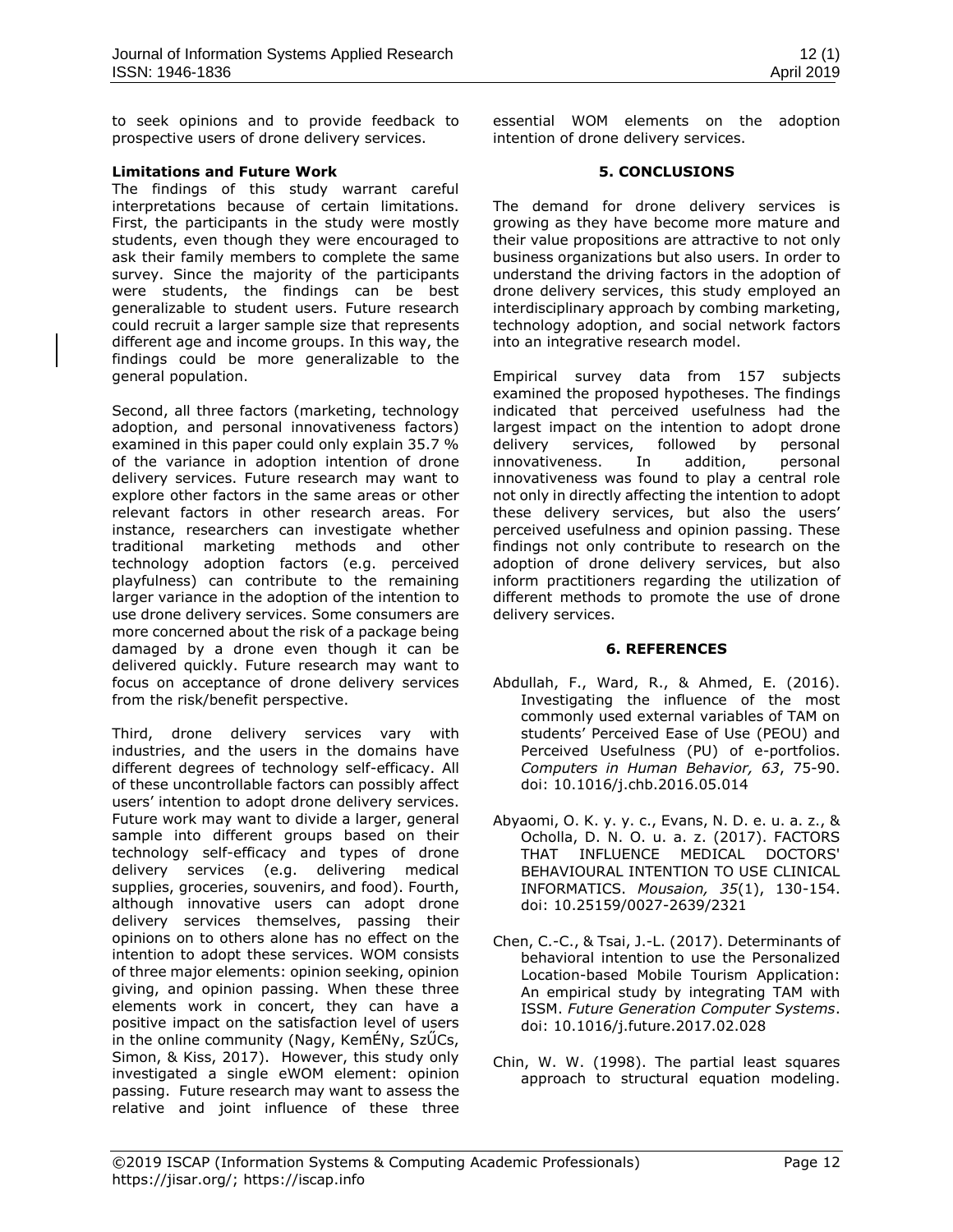*Modern methods for business research, 295*(2), 295-336.

- <span id="page-10-9"></span>Chin, W. W. (2010). How to write up and report PLS analyses *Handbook of partial least squares* (pp. 655-690): Springer.
- <span id="page-10-14"></span>Cho, Y., Hwang, J., & Lee, D. (2012). Identification of effective opinion leaders in the diffusion of technological innovation: A social network approach. *Technological Forecasting & Social Change, 79*, 97-106. doi: 10.1016/j.techfore.2011.06.003
- <span id="page-10-0"></span>Chowdhury, S., Emelogu, A., Marufuzzaman, M., Nurre, S. G., & Bian, L. (2017). Drones for disaster response and relief operations: A continuous approximation model. *International Journal of Production Economics, 188*, 167-184. doi: 10.1016/j.ijpe.2017.03.024
- <span id="page-10-3"></span>Chu, S.-C., & Kim, Y. (2011a). Determinants of consumer engagement in electronic word-ofmouth (eWOM) in social networking sites. *International Journal of Advertising: The Quarterly Review of Marketing Communications, 30*(1), 47-75. doi: 10.2501/IJA-30-1-047-075
- <span id="page-10-15"></span>Chu, S.-C., & Kim, Y. (2011b). Determinants of consumer engagement in electronic word-ofmouth (eWOM) in social networking sites. *International journal of Advertising, 30*(1), 47-75.
- <span id="page-10-6"></span>Daştan, İ., & Gürler, C. (2016). Factors Affecting the Adoption of Mobile Payment Systems: An Empirical Analysis. *EMAJ: Emerging Markets Journal, 6*(1), 16-24. doi: 10.5195/emaj.2016.95
- <span id="page-10-16"></span>Davis, F. D., Bagozzi, R. P., & Warshaw, P. R. (1989). User acceptance of computer technology: a comparison of two theoretical models. *Management science, 35*(8), 982- 1003.
- <span id="page-10-8"></span>Eun-Yong, L. E. E., Soo-Bum, L. E. E., & Yu Jung Jennifer, J. (2017). FACTORS INFLUENCING THE BEHAVIORAL INTENTION TO USE FOOD DELIVERY APPS. *Social Behavior & Personality: an international journal, 45*(9), 1461-1473.
- <span id="page-10-13"></span>Fornell, C., & Bookstein, F. L. (1982). Two Structural Equation Models: LISREL and PLS Applied to Consumer Exit-Voice Theory.

*Journal of Marketing Research (JMR), 19*(4), 440-452.

- <span id="page-10-11"></span>Fornell, C., & Larcker, D. F. (1981). Structural equation models with unobservable variables and measurement error: Algebra and statistics. *Journal of marketing research*, 382-388.
- <span id="page-10-2"></span>Fred D. Davis, a., Richard P. Bagozzi, a., & Paul R. Warshaw, a. (1989). User Acceptance of Computer Technology: A Comparison of Two Theoretical Models. *Management science*(8), 982.
- <span id="page-10-7"></span>Genius, M., Koundouri, P., Nauges, C., & Tzouvelekas, V. (2014). Information Transmission in Irrigation Technology Adoption and Diffusion: Social Learning, Extension Services, and Spatial Effects. *American Journal of Agricultural Economics, 96*(1), 328-344. doi: https://academic.oup.com/ajae/issue
- <span id="page-10-1"></span>Gilchrist, K. (2017). World's first drone delivery service launches in Iceland. Retrieved August 6, 2018, from https://www.cnbc.com/2017/08/22/worldsfirst-drone-delivery-service-launches-iniceland.html
- <span id="page-10-5"></span>Godinho de Matos, M., Ferreira, P., & Krackhardt, D. (2014). PEER INFLUENCE IN THE DIFFUSION OF IPHONE 3G OVER A LARGE SOCIAL NETWORK. *MIS quarterly, 38*(4), 1103-A1115.
- <span id="page-10-10"></span>Hair, J. F., Sarstedt, M., Pieper, T. M., & Ringle, C. M. (2012). The use of partial least squares structural equation modeling in strategic management research: a review of past practices and recommendations for future applications. *Long range planning, 45*(5-6), 320-340.
- <span id="page-10-4"></span>Henkel, J., & Block, J. (2013). Peer influence in network markets: a theoretical and empirical analysis. *Journal of Evolutionary Economics, 23*(5), 925-953. doi: 10.1007/s00191-012- 0302-4
- <span id="page-10-12"></span>Henseler, J., Ringle, C. M., & Sinkovics, R. R. (2009). The use of partial least squares path modeling in international marketing *New challenges to international marketing* (pp. 277-319): Emerald Group Publishing Limited.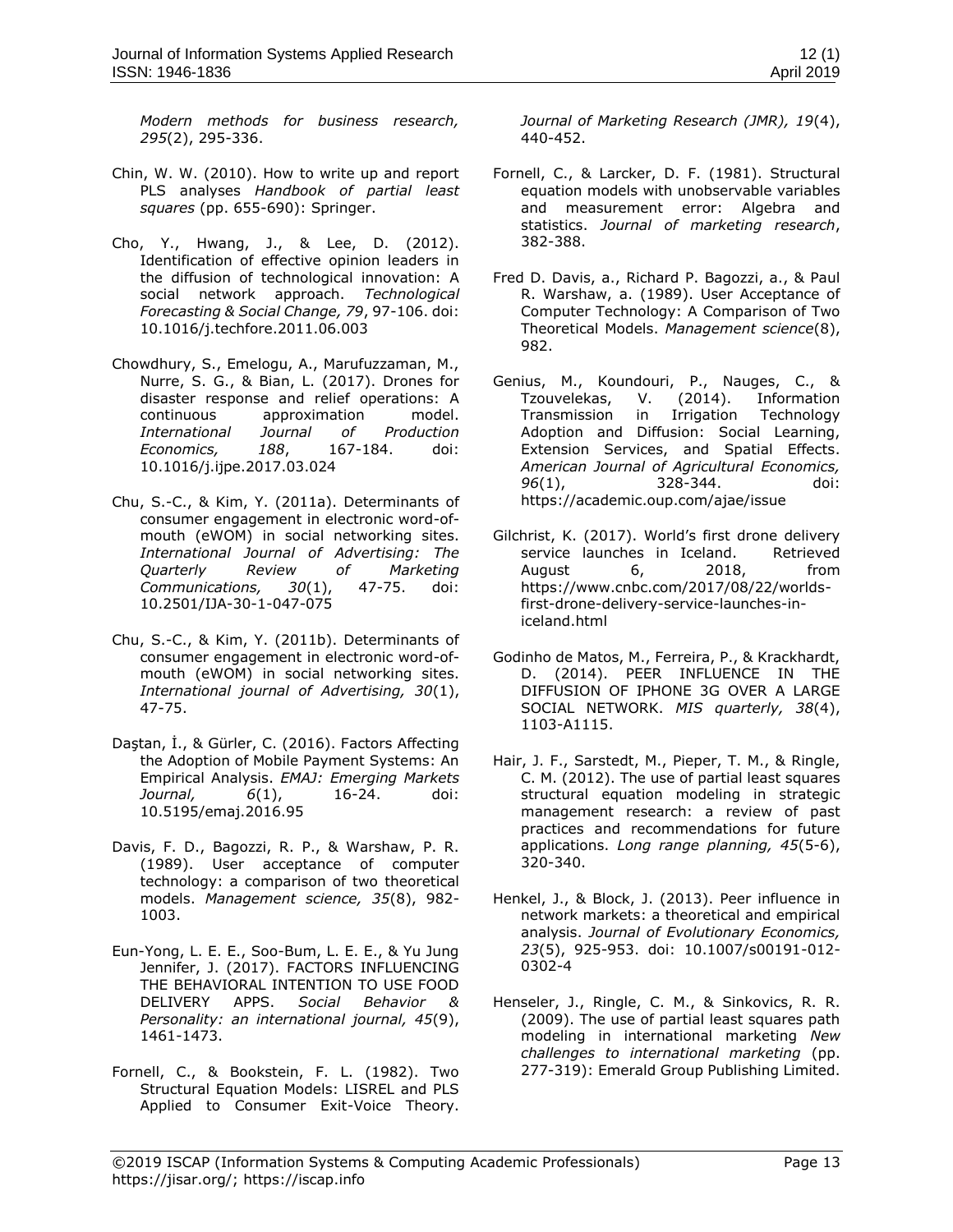- <span id="page-11-9"></span>Hong, J.-C., Hsieh, P.-C., & Lin, P.-H. - The effect of consumer innovativeness on perceived value and continuance intention to use smartwatch.
- <span id="page-11-11"></span>Hong, J.-C., Hsieh, P.-C., & Lin, P.-H. (2017). - The effect of consumer innovativeness on perceived value and continuance intention to use smartwatch. *Computers in Human Behavior, 67*, 264-272.
- <span id="page-11-12"></span>Hsiu-Mei, H., & Shu-Sheng, L. (2018). An Analysis of Learners' Intentions Toward Virtual Reality Learning Based on Constructivist and Technology Acceptance Approaches. *International Review of Research in Open & Distance Learning, 19*(1), 91-115.
- <span id="page-11-4"></span>Huang, C.-C. (2017). Cognitive factors in predicting continued use of information systems with technology adoption models. *Information Research, 22*(2), 1-29.
- <span id="page-11-17"></span>Huhn Nunes, R., Sabino de Freitas, A., & Leão Ramos, F. (2018). The effects of social media opinion leaders' recommendations on followers' intention to buy. *Revista Brasileira de Gestão de Negócios, 20*(1), 57-73. doi: 10.7819/rbgn.v20i1.3678
- <span id="page-11-14"></span>Hulland, J. (1999). Use of partial least squares (PLS) in strategic management research: A review of four recent studies. *Strategic management journal*, 195-204.
- <span id="page-11-13"></span>Ifinedo, P., Pyke, J., & Anwar, A. (2018). Business undergraduates' perceived use outcomes of Moodle in a blended learning environment: The roles of usability factors and external support. *Telematics and Informatics, 35*, 93- 102. doi: 10.1016/j.tele.2017.10.001
- <span id="page-11-8"></span>Jennings, E., Arlikatti, S., & Andrew, S. - Determinants of Emergency Management Decision Support Software Technology: An Empirical Analysis of Social Influence in Technology Adoption.
- <span id="page-11-16"></span>Jingyuan, S., & Salmon, C. T. (2018). Identifying Opinion Leaders to Promote Organ Donation on Social Media: Network Study. *Journal of Medical Internet Research, 20*(1), 16-16. doi: 10.2196/jmir.7643
- <span id="page-11-15"></span>Kalinic, Z., & Marinkovic, V. (2016). Determinants of Users' Intention to Adopt M-Commerce: An Empirical Analysis. *Information Systems and*

*e-Business Management, 14*(2), 367-387. doi: https://link.springer.com/journal/volumesAn dIssues/10257

- <span id="page-11-2"></span>Koshner, E. L. (1997). A Market-Focused and Customer-Driven Approach to Growth. *Human Resource Planning, 20*(2), 9-14.
- <span id="page-11-3"></span>Kulviwat, S., Bruner Ii, G. C., Kumar, A., Nasco, S. A., & Clark, T. (2007). Toward a unified theory of consumer acceptance technology. *Psychology & Marketing, 24*(12), 1059-1084.
- <span id="page-11-5"></span>Kwak, D., & Kim, W. (2017). Understanding the process of social network evolution: Onlineoffline integrated analysis of social tie formation. *PLoS ONE, 12*(5), 1-16. doi: 10.1371/journal.pone.0177729
- <span id="page-11-0"></span>Lin, C. A., Shah, K., Mauntel, C., & Shah, S. A. (2018). Drone delivery of medications: Review of the landscape and legal considerations. *American Journal of Health-System Pharmacy, 75*(3), 153-158. doi: 10.2146/ajhp170196
- <span id="page-11-6"></span>Lu, J. (2014). Are personal innovativeness and social influence critical to continue with mobile commerce? *Internet Research*(2), 134. doi: 10.1108/IntR-05-2012-0100
- <span id="page-11-1"></span>Luigi, D., Oana, S., Mihai, T., & Simona, V. (2011). PURSUING A CUSTOMER-DRIVEN APPROACH FOR INNOVATION AND MARKETING EXCELLENCE. *Studies in Business & Economics, 6*(2), 19-26.
- <span id="page-11-7"></span>Mary, F., Carol, K., & Vivek, P. (2012). Exploring the adoption of a virtual reality simulation : The role of perceived ease of use, perceived usefulness and personal innovativeness. *Campus-Wide Information Systems*(2), 117. doi: 10.1108/10650741211212368
- <span id="page-11-18"></span>Nagy, A., KemÉNy, I., SzŰCs, K., Simon, J., & Kiss, V. (2017). ARE OPINION LEADERS MORE SATISFIED? RESULTS OF A SEM MODEL ABOUT THE RELATIONSHIP BETWEEN OPINION LEADERSHIP AND ONLINE CUSTOMER SATISFACTION. *Society & Economy, 39*(1), 141.
- <span id="page-11-10"></span>Ozturk, A. B., Nusair, K., Okumus, F., & Hua, N. (2016). The role of utilitarian and hedonic values on users' continued usage intention in a mobile hotel booking environment.<br>International Journal of Hospitality *International Journal of Hospitality*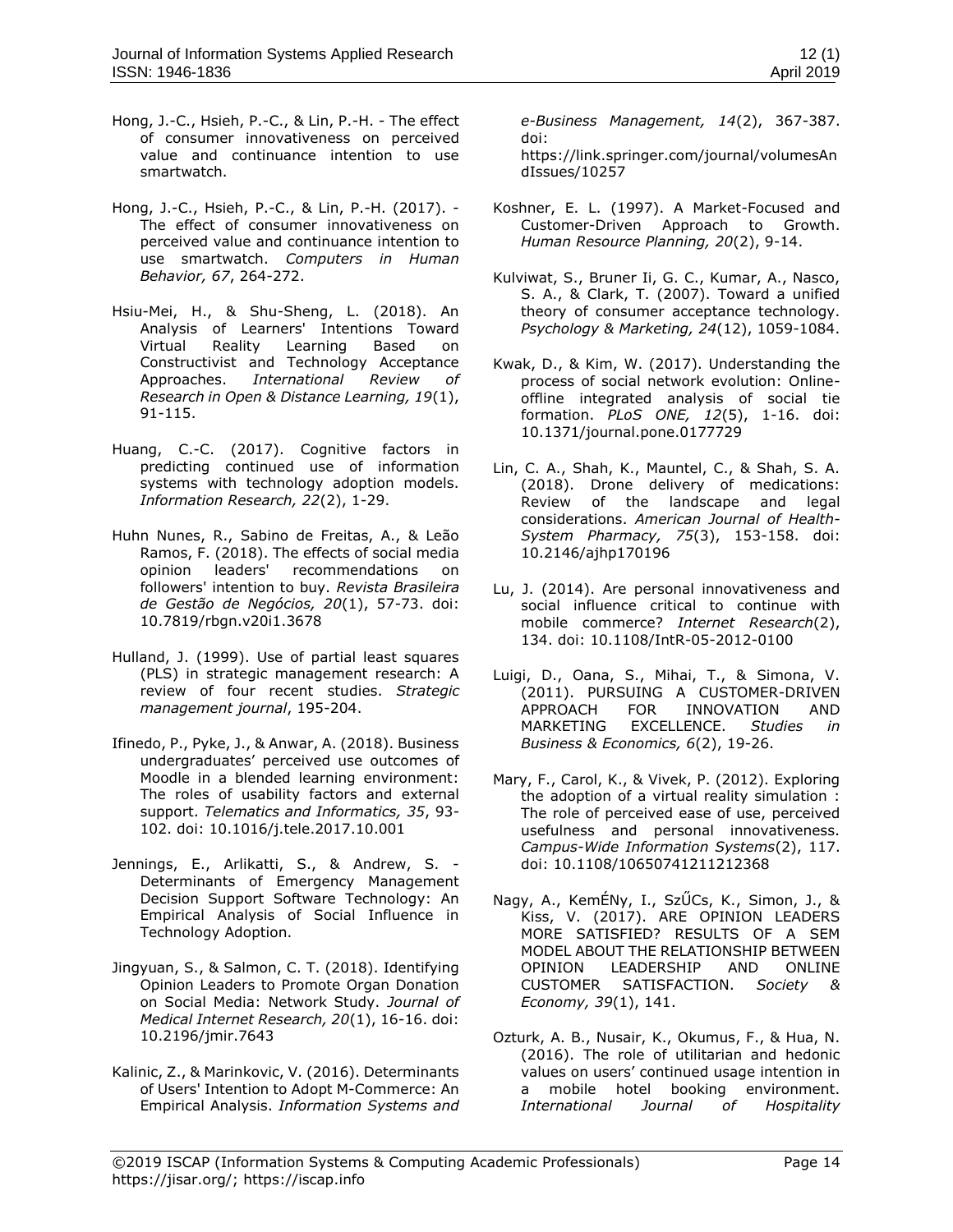*Management, 57*, 106-115. doi: 10.1016/j.ijhm.2016.06.007

- <span id="page-12-1"></span>Pasztor, A. (2018). Coming Soon to a Front Porch Near You: Package Delivery Via Drone. from https://www.wsj.com/articles/coming-soonto-a-front-porch-near-you-package-deliveryvia-drone-1520798822
- <span id="page-12-7"></span>Rahman, M. M., Lesch, M. F., Horrey, W. J., & Strawderman, L. (2017). Assessing the utility of TAM, TPB, and UTAUT for advanced driver assistance systems. *Accident Analysis and Prevention, 108*, 361-373. doi: 10.1016/j.aap.2017.09.011
- <span id="page-12-2"></span>Ritu, A., & Jayesh, P. (1998). A Conceptual and Operational Definition of Personal Innovativeness in the Domain of Information Technology. *Information systems research*(2), 204.
- <span id="page-12-3"></span>Rogers, E. M. (1983). *Diffusion of innovations*: New York : Free Press ; London : Collier Macmillan, c1983. 3rd ed.
- <span id="page-12-6"></span>Rosaline, S., & Wesley, J. R. (2017). Factors Affecting Students' Adoption of ICT Tools in Higher Education Institutions: An Indian Context. *International Journal of Information and Communication Technology Education, 13*(2), 82-94.
- <span id="page-12-9"></span>Sánchez-Mena, A. a. s. u. e., Martí-Parreño, J. j. m. u. e., & Aldás-Manzano, J. j. a. u. e. (2017). The Effect of Age on Teachers' Intention to Use Educational Video Games: A TAM Approach. *Electronic Journal of e-Learning, 15*(4), 355-365.
- <span id="page-12-8"></span>Shana, Z. z. y. c., & Abulibdeh, E. S. e. g. c. (2017). Cloud Computing Issues for Higher Education: Theory of Acceptance Model. *International Journal of Emerging Technologies in Learning, 12*(11), 168-184. doi: 10.3991/ijet.v12.i11.7473
- <span id="page-12-13"></span>Sim, L. L., & Koi, S. M. (2002). Singapore's Internet shoppers and their impact on

traditional shopping patterns. *Journal of Retailing and Consumer Services, 9*(2), 115- 124.

- <span id="page-12-11"></span>Thakur, R., Angriawan, A., & Summey, J. H. (2016). Technological opinion leadership: The role of personal innovativeness, gadget love, and technological innovativeness. *Journal of Business Research, 69*, 2764-2773. doi: 10.1016/j.jbusres.2015.11.012
- <span id="page-12-10"></span>Tubaishat, A. (2017). Perceived usefulness and perceived ease of use of electronic health records among nurses: Application of Technology Acceptance Model. *Informatics For Health & Social Care*, 1-11. doi: 10.1080/17538157.2017.1363761
- <span id="page-12-4"></span>Vannoy, S. A., & Palvia, P. (2010). The Social Influence Model of Technology Adoption. *Communications of the ACM, 53*(6), 149-153. doi: 10.1145/1743546.1743585
- <span id="page-12-14"></span>Venkatesh, V., Morris, M. G., Davis, G. B., & Davis, F. D. (2003). User acceptance of information technology: Toward a unified view. *MIS quarterly*, 425-478.
- <span id="page-12-5"></span>Wang, Y., Hsiao, S.-H., Yang, Z., & Hajli, N. (2016). The impact of sellers' social influence on the co-creation of innovation with customers and brand awareness in online communities. *Industrial Marketing Management, 54*, 56-70. doi: 10.1016/j.indmarman.2015.12.008
- <span id="page-12-0"></span>Whittaker, S. (2018). Alibaba's Ele.me Starts Food Delivery by Drone in Shanghai First. Retrieved August 6, 2018, from https://dronebelow.com/2018/05/30/worldfirst-alibaba-eleme-food-delivery-droneshanghai/
- <span id="page-12-12"></span>Yoon, C., Jeong, C., & Rolland, E. (2015). Understanding individual adoption of mobile instant messaging: a multiple perspectives approach. *Information Technology & Management, 16*(2), 139-151. doi: 10.1007/s10799-014-0202-4

# **Editor's Note:**

*This paper was selected for inclusion in the journal as the CONISAR 2018 Best Paper The acceptance rate is typically 2% for this category of paper based on blind reviews from six or more peers including three or more former best papers authors who did not submit a paper in 2018.*